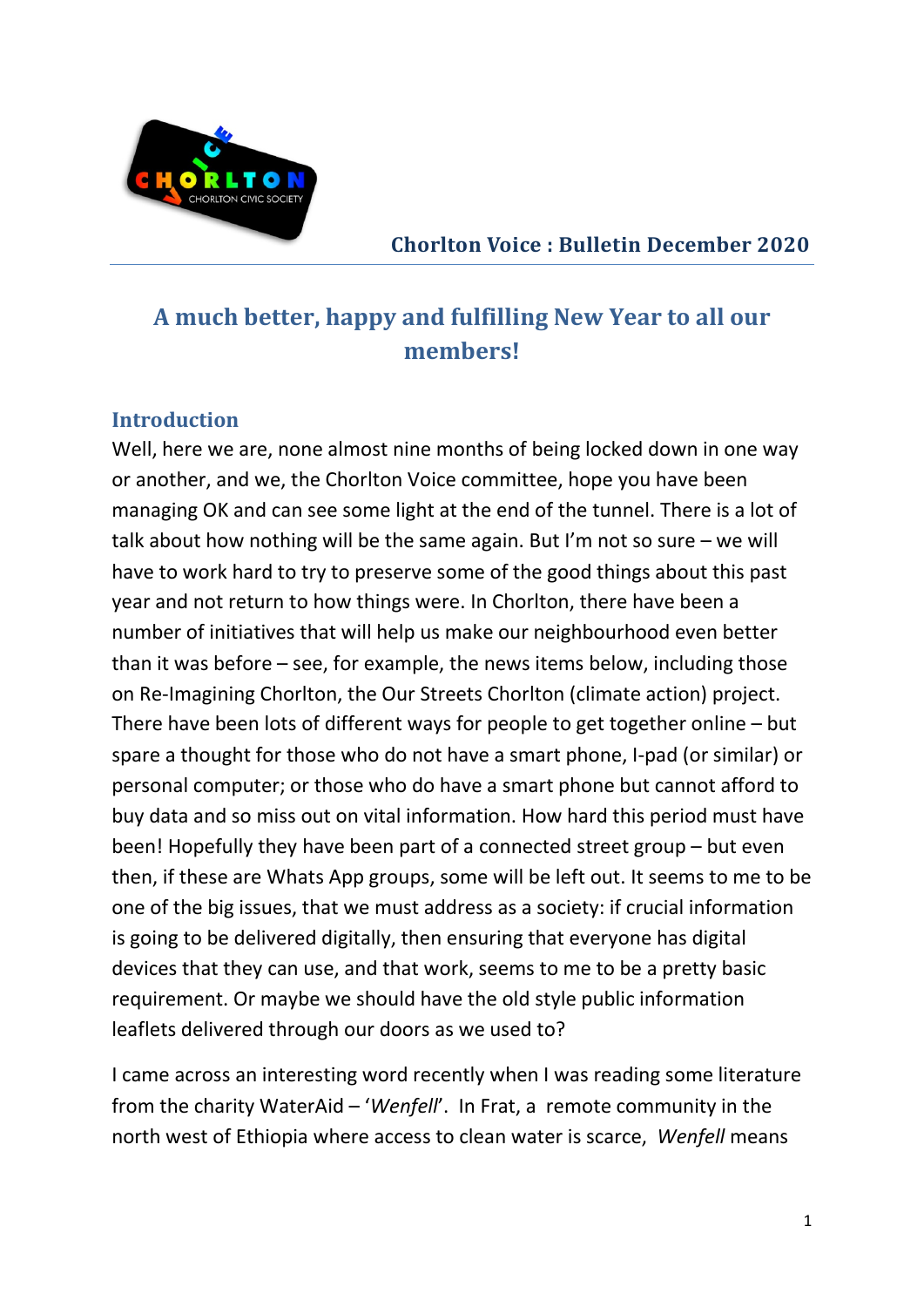that when someone has a problem, we all help. Perhaps it is this that has characterised the Chorlton experience of lockdowns – I hope so.

#### We wish you as enjoyable festive season as is possible and very happy and more optimistic New Year, with the spirit of Wenfell continuing.

Carolyn Kagan, Chair cmkagan@gmail.com

## Planning

We have been considering planning applications on a regular basis and have submitted objections to two recent proposals:

- Plans have been submitted to redevelop the site of the former Co-Op supermarket at 479 Barlow Moor with a four storey building, with retail space on the ground floor and flats on the upper floors. We raised concerns that Chorlton does not need any more retail space, that the flats would overlook neighbouring homes, that proposed parking spaces would be accessed from a very narrow passageway and that the scale of the building would be too big next to the adjoining property.
- There is a proposal to site a container unit on the forecourt of the car wash at 302 Barlow Moor Road to be used as a cafe. We believe that a building of this appearance, situated well in front of the neighbouring buildings, would detract from the appearance of the area and questioned whether it could meet current insulation standards.

Other recent applications include:

- Plans to enlarge and remodel the entrance to Unicorn Grocery, 89 Albany Road.
- A proposal to place a canopy over the forecourt of 59-61 Manchester Road, which was last occupied by Manchester Appliances and is set to open as a food store.
- A retrospective application to retain the new canopy at 478 Wilbraham Road, last used as Cask and Grain bar and soon to reopen as Yara Restaurant).
- Another retrospective application for a canopy at 461 Barlow Moor Road.

Planning applications recently approved include: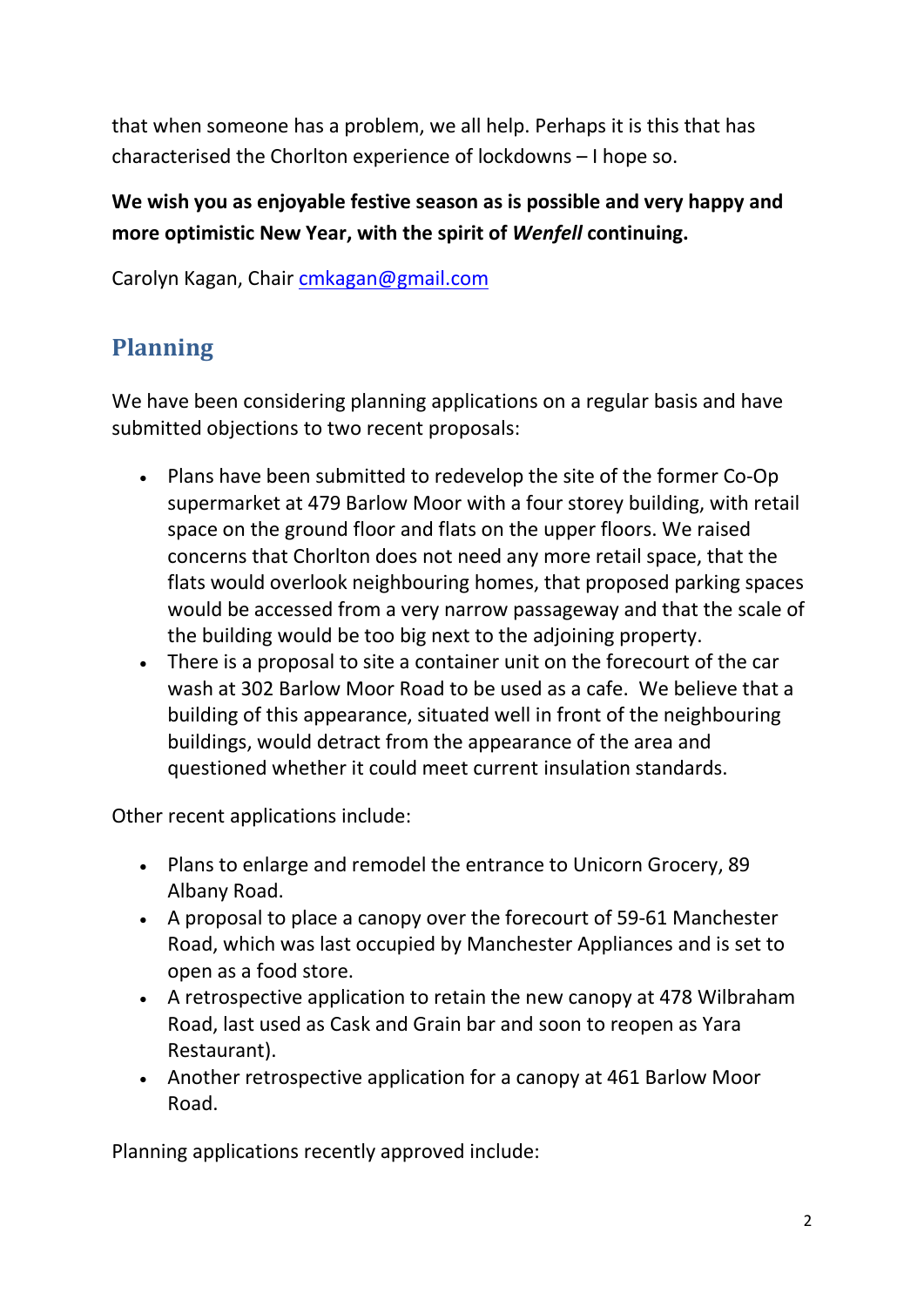- An additional house at Chorlton Villas, at the end of Hardy Lane.
- 8 new houses on woodland to the North of 9 And 11 Ennerdale Avenue.
- A new house at 550B Wilbraham Road, replacing an existing bungalow.
- The alterations at 60 Beech Road, soon to open as Suburban Green restaurant.

# Chorlton Arts festival – On the Road Again

We are planning next year's festival to be September  $11-19<sup>th</sup>$ . This will be a largely outdoor festival, with virtual elements (building on this year's virtual Festival). Everyone is invited to take part and joining instructions will be available by the end of January after we have re-vamped the website. Art works or performances can be displayed, for example, outside homes, in windows, on hoardings. This is such an exciting possibility with much greater opportunities for families and young people to take part. We will need more volunteers than ever this year, so please contact chair@chorltonarts.org if you are interested or keep an eye on the website www.chorltonarts.org (undergoing a re-vamp)

If you have any enquiries please contact events@chorltonarts.org. As a taster, watch carefully the hoardings outside the development site next to Leon's on Barlow Moor Road – Southway have worked with us to enable art work to be displayed there,

# Re-Imagining Chorlton

The Chorlton Alliance (which we convene) has spawned a project inviting people to explore ways in which Chorlton could be an even more connected, liveable and flourishing neighbourhood.

People have been coming together by courtesy of Zoom, since September to talk, discuss, imagine and firm up ideas for how Chorlton could become an even better place to live once the pandemic is over (or even before). Different people have been involved in different discussions at each meeting, but some trends are emerging, with three concrete ideas on the table.

1. The umbrella Coop of Chorlton – in Chorlton there are already a number of worker co-operatives, which is an excellent way to organise new enterprises whilst at the same time contributing to the building of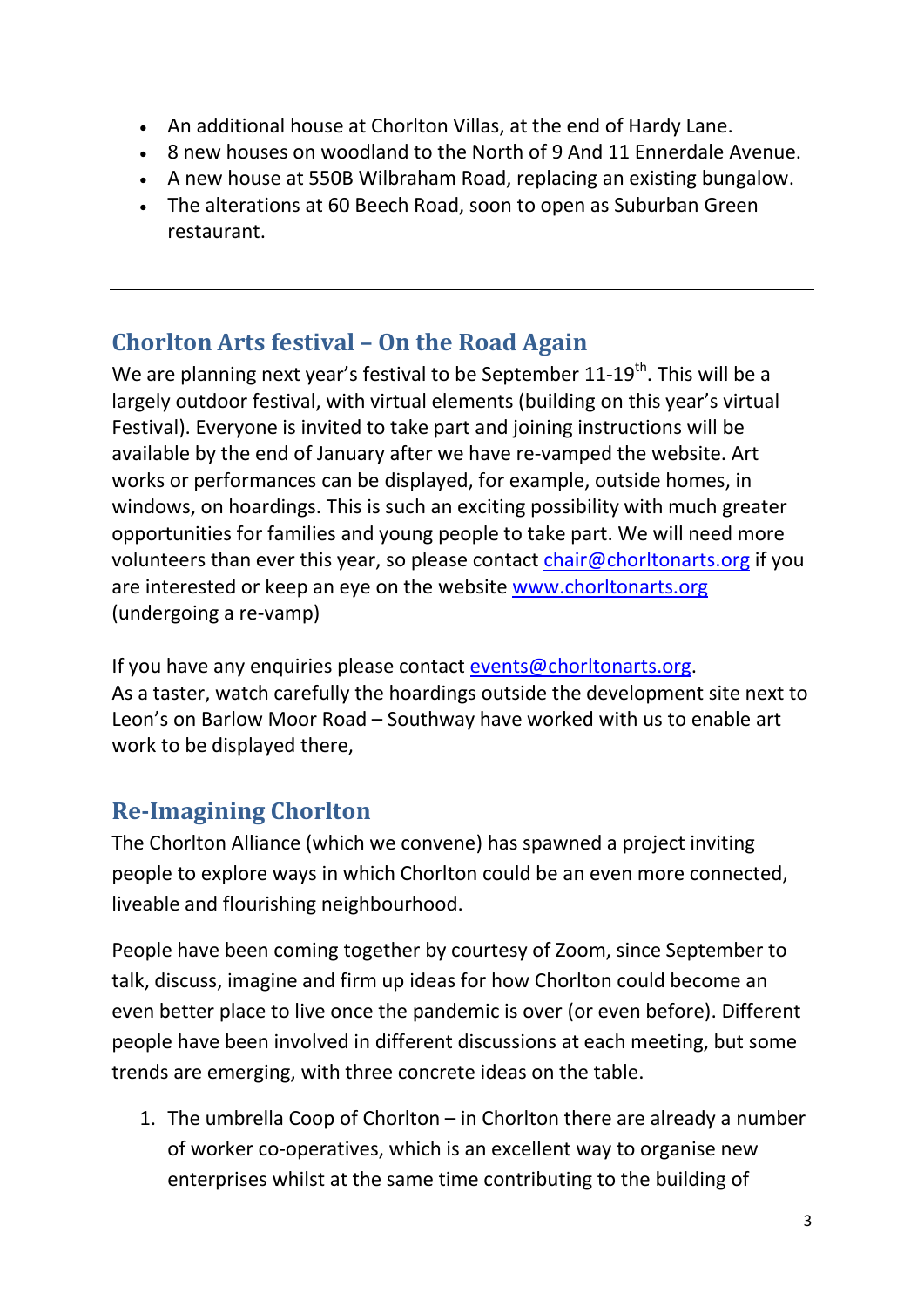community. The idea of the umbrella coop is that rather than each new venture setting itself up as a separate coop, they could do so within the umbrella of a Chorlton Coop. This would save time and energy and reduce risks which all new coops face. Great idea! While this idea is brewing, folk are getting together to tell the story of Cooperative Chorlton, so watch this (and other) spaces.

- 2. Green Chorlton in recognition of the wonderful green spaces we have in and around Chorlton, a group are planning to map green spaces and the groups that are working to use, conserve and maintain them. Another great idea!
- 3. Connected Chorlton the street connectors worked well and were important lynch points to support and morale during the worst of the pandemic lockdowns. This group is looking into how they can be sustained and what their role might be in the future. Fantastic!

Everyone is welcome to these meetings and there are lots of opportunities to discuss other things that might interest you – contact shaun@chorlton.coop who will put you on the list for invitations to the meetings. Next meeting Sunday 13<sup>th</sup> December 4-5pm (sorry if you get this after that date!)

#### CLT and the Picture House

The CLT recently held a successful AGM via Zoom and a new Board is in place. The CLT is inching forward on the development of the picture house (Gaumont) and we are quietly confident that the new year will see the project confirmed – and then the real excitement will begin. The CLT is open to everyone local to join. To contact them: Email at hello@chorltonclt.org Find them on Facebook @ChorltonCLT or follow them on Twitter @ChorltonCLT

## Our Streets Chorlton (the Lottery funded climate action project)

Our Streets Chorlton has nearly finished its set-up stage, ready to get going with enthusiasm in January. Two staff members (George and Pauline) have been appointed; a community forum (on which we sit) has been formed of relevant health and voluntary groups; some open-invitation workshops have been held discussing and consolidating the design concept for the project (watch out for the logo) and another on data and information about Chorlton. These community workshops set the tone for the project which will be as participative as it is possible to be, and every attempt will be made to reach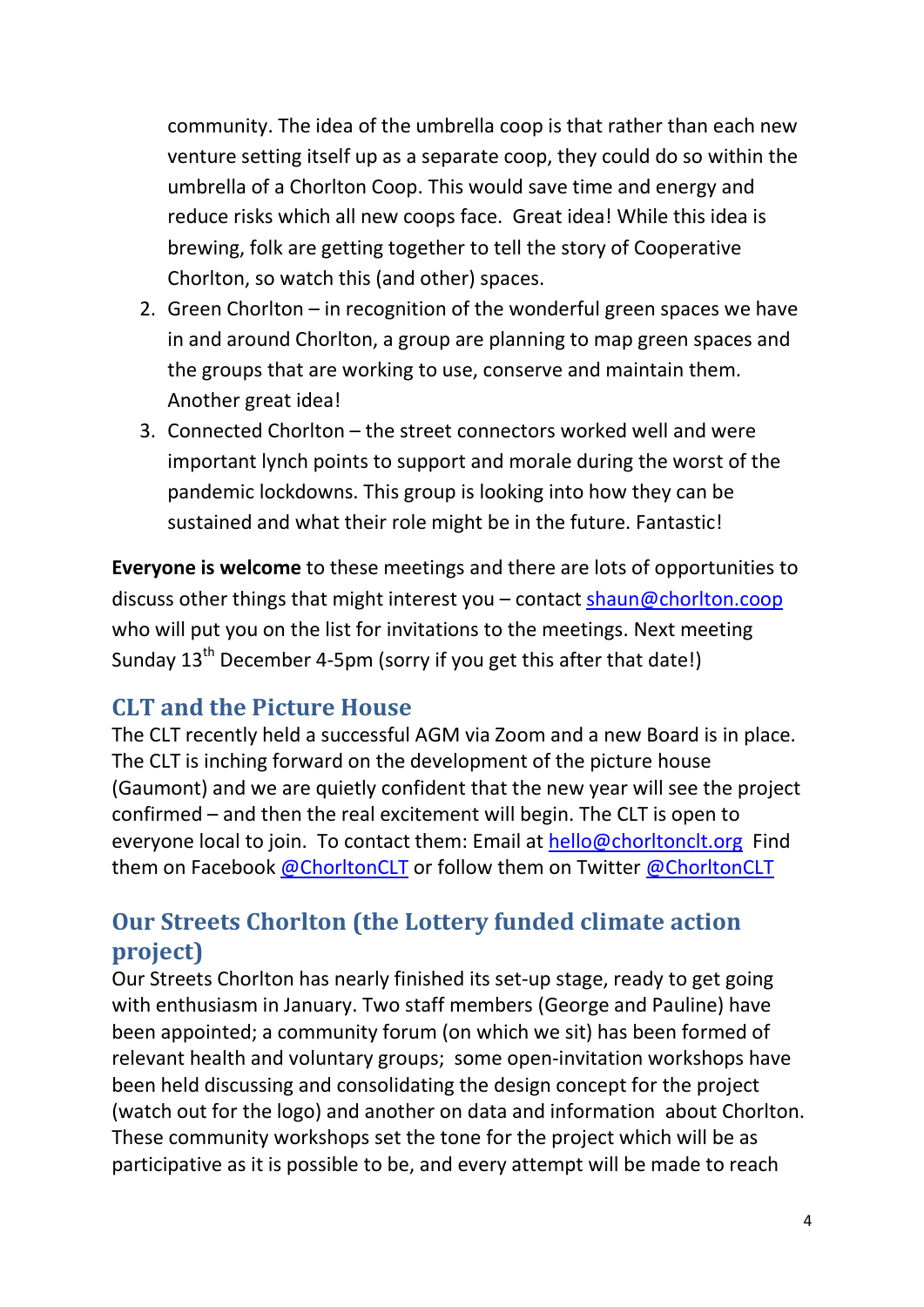out to all sectors of Chorlton (both Chorlton and Chorlton Park wards). The main idea is to engage people in discussions about how to make the streets more friendly and safer for walkers, riders and rollers (such as buggies, mobility scooters) whilst at the same time making the air cleaner and all of us healthier. Go Chorlton for climate action !

#### Cycleway – new consultation

There is a new consultation out regarding the cycleway, what they call area  $3$ from Seymour Grove to Sandy Lane). {Please do have your say and attend if you can one of the 'listening events (sorry, we don't have details of these – ask your Councillors). Consultation can be found at

https://secure.manchester.gov.uk/info/200024/consultations\_and\_surveys/80 77/manchester\_to\_chorlton\_cycleway\_area\_3\_consultation or you can email the project team at cholrtoncyclescheme@manchester.gov.uk

Whatever your views, make them known! Consultation closes on 14<sup>th</sup> January.

#### Buses – new consultation

While we're on the topic of consultations, there is a new consultation about the proposal to franchise the buses – ends January 29th. Transport for Greater Manchester had to do some new workings-out because of changes to bus use during this year. They still propose that |frac=nchising is the best way forward. If you want a quick way to respond, take 2 minutes to complete the response from the Better Buses campaign.

#### https://weownit.us6.list-

manage.com/track/click?u=ef1f3f5b8067610251b19fb6c&id=cef9aa5d0a&e=5 5595b4b5d

For more information or other ways to respond, Transport for GM says:

• Find out more information and take part in an online questionnaire at gmconsult.org

http://newsletters.tfgm.com/tracking/lc/fe7aec20-8168-4656-bf8ed6847d67de95/83262fed-4b96-4cac-b263-9c6e69e8eac0/37e38865 a9c4-46cc-a172-e9b44712da40/

- Email your feedback to gmbusconsultation@ipsos-mori.com <mailto:gmbusconsultation@ipsos-mori.com>
- Give your feedback by phone on 0161 244 1100 (they will be forwarded through to an independent research organisation Ipsos MORI)
- Write/send a completed questionnaire to Freepost GM BUS CONSULTATION